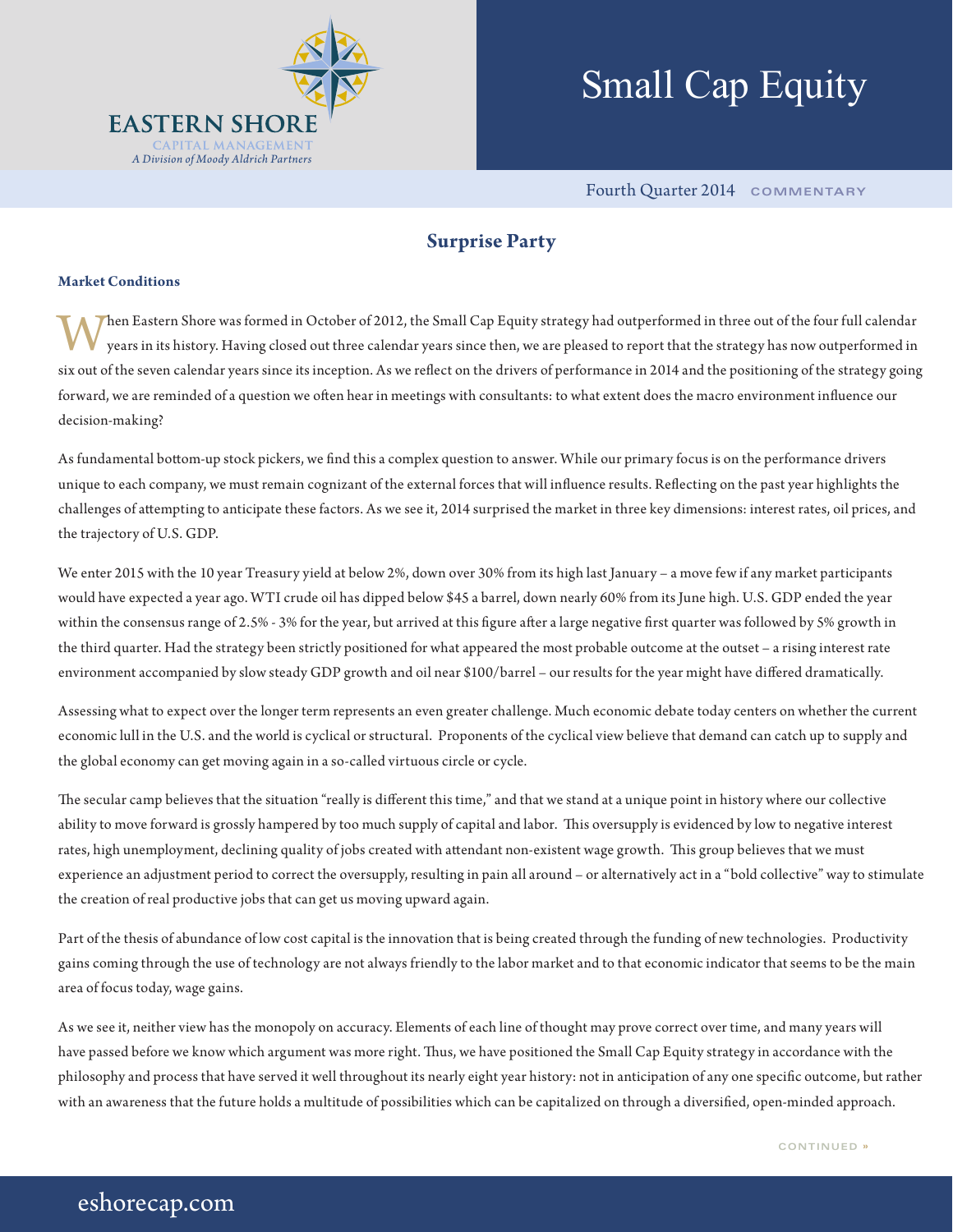

### **Small Cap Equity Strategy Performance**

|                                      | Total Return (%) as of December 31, 2014 |            |        |        |        |                               |
|--------------------------------------|------------------------------------------|------------|--------|--------|--------|-------------------------------|
|                                      | 3 Month                                  | <b>YTD</b> | 1 Year | 3 Year | 5 Year | Since Inception<br>(3/1/2007) |
| <b>ESCM Small Cap Equity (Gross)</b> | 8.65                                     | 6.53       | 6.53   | 21.74  | 17.82  | 12.20                         |
| <b>ESCM Small Cap Equity (Net)</b>   | 8.56                                     | 6.15       | 6.15   | 21.11  | 17.02  | 11.34                         |
| Russell 2000 Index                   | 9.73                                     | 4.89       | 4.89   | 19.21  | 15.55  | 6.94                          |

For the full year of 2014, the Eastern Shore Small Cap Equity strategy generated a gross return of 6.53% (6.15% net of fees) vs. 4.89% for the Russell 2000.

As is usually the case, the majority of the strategy's performance was generated through stock selection, with the two types of stocks we invest in – established and improving quality – each contributing significantly to the full year's results. The improving quality holdings – those that have experienced inflection points in terms of profitability and stability – were the outperformers during the first half of the year, a period during which the more quality-oriented Russell 2000 Defensive index lagged the broader Russell 2000. Conditions were reversed in the more volatile second half of the year, during which our established quality holdings and Russell 2000 Defensive outperformed. The strategy benefitted from several specific pockets of strength as the year progressed, including our holdings among autos, transportation, and healthcare.

Within the auto space, we are seeing a strong replacement cycle unfold. The average age of a light vehicle in the U.S. is close to eleven years old, which could drive demand for 16.5 – 17 million vehicles annually for the next few years. The strategy holds two auto parts suppliers which generated double-digit returns in 2014, American Axle and Manufacturing (AXL) and Strattec Security (STRT). Both firms are structurally more profitable than they have ever been and have amassed large multi-year backlogs of business.

Among transportation holdings, the majority of our outperformance came from airlines. For the first time in history the airline industry appears to be earning its cost of capital. The industry is finally appropriately sized for the domestic market and has undergone a massive re-structuring of operations to maximize margins and returns. They are also enjoying the added benefit of falling crude oil prices. The strategy currently holds JetBlue (JBLU), Spirit Airlines (SAVE) and Allegiant (ALGT), and all had very solid performance last year and are still trading at reasonable valuations.

Pharmaceuticals/Biotech, REITs, and Utilities were three out of the five top performing sub-sectors in the Russell 2000 in 2014, leaving many investors scratching their heads over this unlikely combination of outperformers. Biotechnology in particular benefitted from numerous factors: approvals as a percent of new drug applications submitted are at an 18 year high, large companies have been viewing their smaller peers as "outsourced research and development" that they have the option of buying at a moment's notice, and available funding has made for rapid advances in several new and exciting therapeutic areas. Nine drug approvals received "breakthrough" status, a recent program aimed at speeding up the development of promising drugs. Also, in 2014 \$7 to \$8 billion in older drugs lost patent protection while new drugs worth \$20 billion launched, reversing a strong trend in the other direction just a few years ago. Industry expert IMS expects innovative new drugs to again outpace expiring drugs in 2015. We continue to have a positive outlook within Healthcare, but we remain very selective in entering into new positions.

Energy and Financials were two areas of relative underperformance for the year. Regarding Energy, we had expected that Saudi Arabia as the global swing producer would step in and cut production of crude when the price reached around \$75 per barrel. Clearly that did not happen, and as a result our Energy holdings detracted from our overall performance in the back half of the year. In Financials, stock selection among banks

# eshorecap.com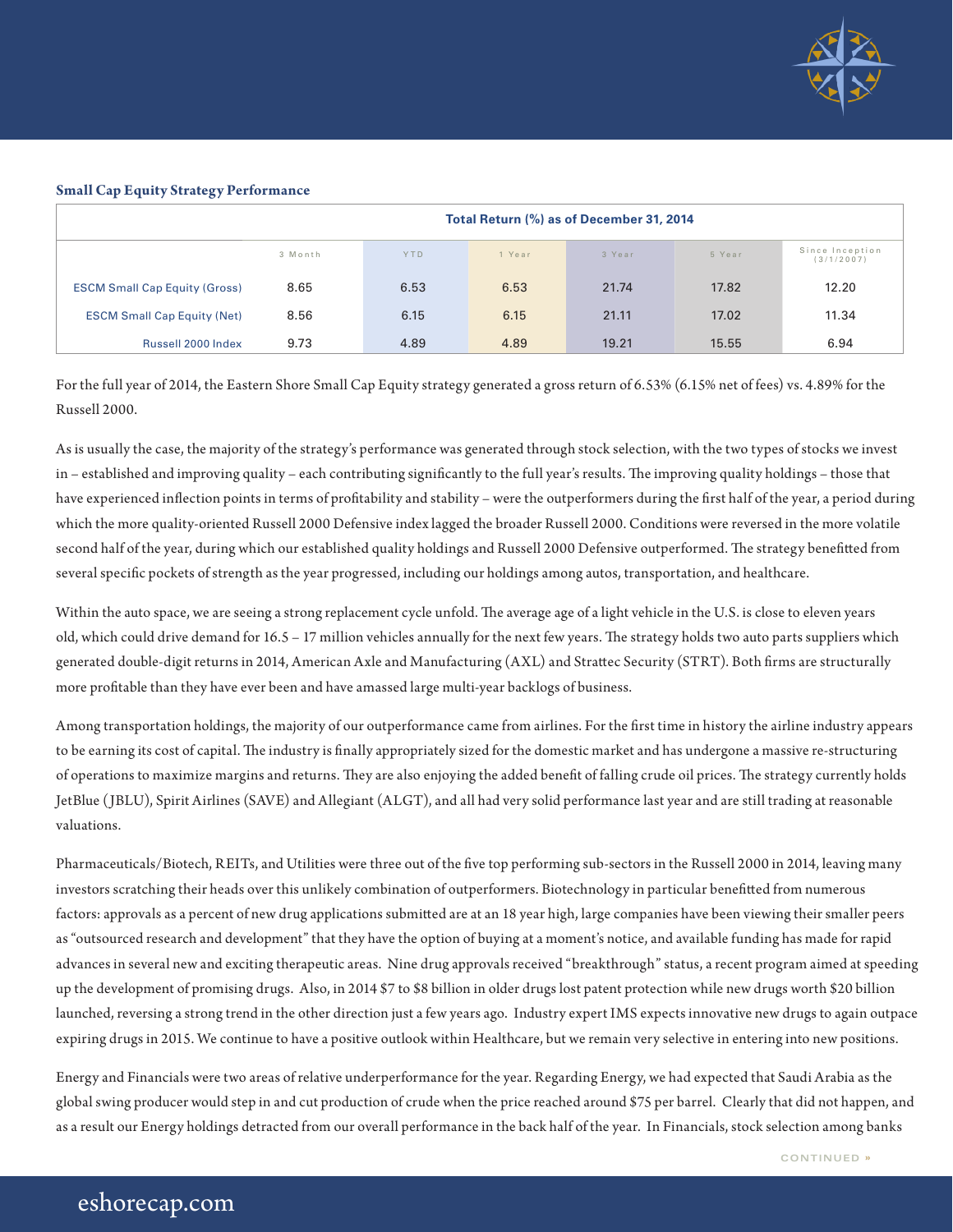

and our underweight in REITS both detracted from the strategy's relative performance. We added exposure to REITs during the fourth quarter based on their solid fundamentals and on dovish indications from the Fed.

During the fourth quarter we also increased the strategy's exposure to established quality holdings, as valuations in this segment had become increasingly attractive as the year progressed. Unifirst (UNF) serves as a good example of a recent buy in this area, in that it is a high quality company with defensive characteristics that held up extremely well during the last recession. The company is one of the three largest players in the uniform rental market in the U.S. with a 17% share in a consolidating industry, the bottom 30% of which is very fragmented. The company has no net debt, generates significant cash flow, and derives 100% of its revenues from North America. Like the other established quality holdings in the portfolio, we would expect Unifirst to exhibit steady earnings and price appreciation in expanding economic conditions, and strong capital preservation in times of greater volatility.

# **Outlook - 2015**

Domestic equity markets posted another positive year in 2014, but we saw a return of volatility late in the year which led to some wild performance swings of equities from month to month. While correlations amongst individual stocks and asset classes have risen as of late, they are nowhere near the crisis levels of 2008-2009 or 2011. We still see a constructive backdrop for stock picking, but selectivity will be the key to outperforming.

When we look at the year ahead we see many risks and opportunities. While our process is clearly centered on bottom up stock picking, we need to evaluate larger issues that will have an impact on the relative performance of specific industries and companies.

One significant question going forward is whether or not the U.S. can continue to thrive if the rest of the world is mired in a slow/no growth deflationary pattern. We are cautiously optimistic that it can, assuming there is not a severe leg down in China or Europe. We view 2.5-3% U.S. GDP growth as achievable in this current environment, and are monitoring valuation closely. While stocks as a whole look fairly valued to us, there are definitely companies and industries that continue to trade at a discount. This environment should reward active stock pickers, in our opinion. We also view the environment as favorable to small cap over large cap companies given the strength of the dollar and smaller companies' lower exposure to weaker economies overseas.

Specific risks that we will be watching for include the impact of low energy prices on industrials and the overall capital spending cycle, and the influence of the strong dollar on corporate earnings. We anticipate that the Fed will be benign this year given domestic wage stagnation, a lack of true inflation, and the potential for global instability. As we have witnessed in the back half of 2014, volatility is normalizing upward from historic lows, and we would not be surprised to see this continue. We are not expecting multiple expansion in the market this year: returns should be driven mainly by fundamental stories, earnings growth and companies with specific catalysts.

Going forward, we will continue to hold a healthy dose of established quality companies, the main component that this strategy has always emphasized. These companies weather economic turmoil particularly well given the durability and defensive characteristics of their businesses. In the improving quality category we are looking for attractively valued companies with specific catalysts that are not reflected in their pricing. Examples would include companies with fairly new management teams that are instituting positive change, and businesses whose underlying strength and durability have yet to be recognized by the market.